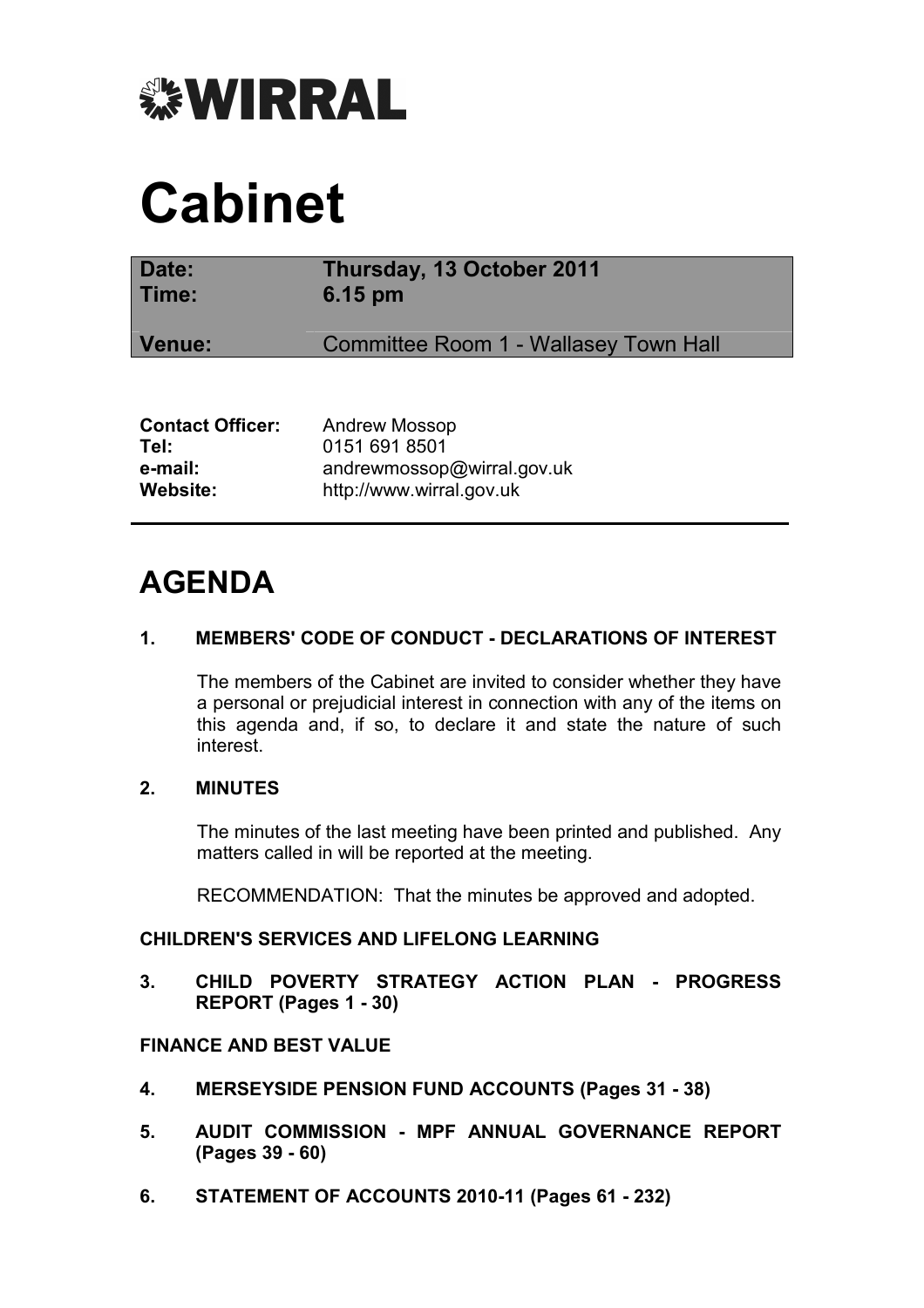- **7. AUDIT COMMISSION ANNUAL GOVERNANCE REPORT (Pages 233 - 274)**
- **8. ANNUAL GOVERNANCE STATEMENT 2010-11 (Pages 275 294)**
- **9. MEDIUM TERM FINANCIAL STRATEGY 2012-15 (Pages 295 318)**
- **10. CAPITAL STRATEGY 2012-15 (Pages 319 336)**
- **11. INFORMATION AND COMMUNICATION TECHNOLOGIES (ICT) STRATEGY 2011-14 (Pages 337 - 386)**
- **12. INFORMATION AND COMMUNICATION TECHNOLOGIES SECURITY POLICY (Pages 387 - 426)**
- **13. RISK MANAGEMENT STRATEGY AND THE MANAGEMENT OF RISK AND OPPORTUNITY (Pages 427 - 452)**
- **14. CORPORATE RISK REGISTER (Pages 453 464)**
- **15. ALLOCATION OF RE-PROVISION / RESTRUCTURING COSTS (Pages 465 - 468)**
- **16. CAPITALISATION OF STATUTORY REDUNDANCY PAYMENTS (Pages 469 - 472)**
- **17. LOCAL GOVERNMENT RESOURCE REVIEW BUSINESS RATES REFORM**

Report to follow.

This paper follows the report at Cabinet on 22 September. Consultation on the proposals ends on 24 October 2011. Officers are preparing a response, but need to take account of a full analysis of the eight technical papers which is still being undertaken nationally, and with colleagues in the Liverpool City Region and SIGOMA.

#### **18. SINGLE FRAUD INVESTIGATION SERVICE**

Report to follow.

Due to late notification of a DWP consultation paper which requires a response in a tight timescale.

#### **CORPORATE RESOURCES**

#### **19. REPORT TO THE CORPORATE GOVERNANCE CABINET COMMITTEE: INDEPENDENT REVIEW**

Report to follow.

Cabinet will receive a copy of the first report to the Corporate Governance Committee. The first meeting of that Committee is yet to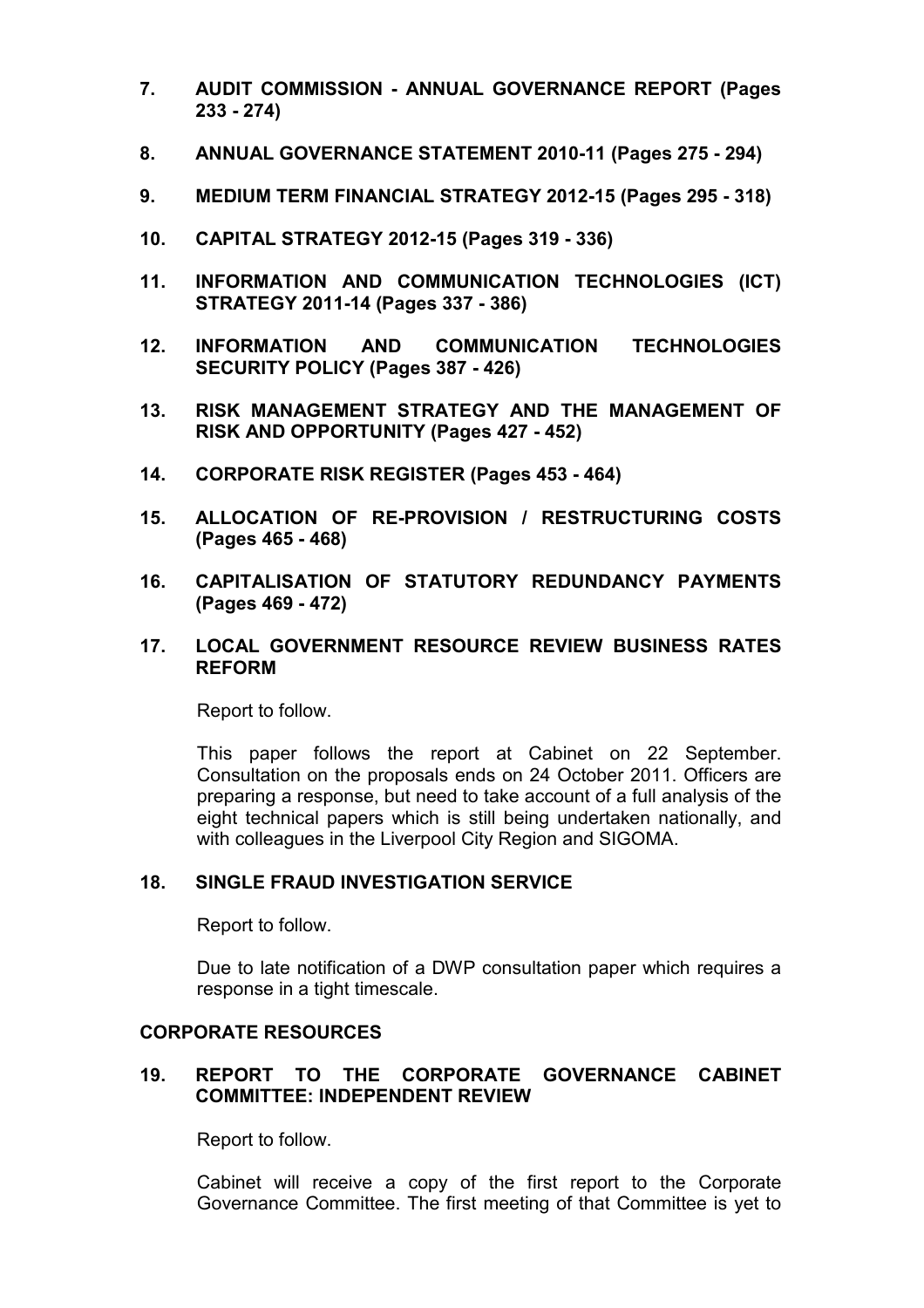be arranged.

- **20. PROCUREMENT STRATEGY (Pages 473 502)**
- **21. BUSINESS CONSULTANCY SERVICES (Pages 503 506)**
- **22. CONTRACT FOR THE PROVISION OF MILK, BREAD AND MORNING GOODS (Pages 507 - 510)**
- **23. JOB EVALUATION (Pages 511 516)**

**COMMUNITY AND CUSTOMER ENGAGEMENT** 

**24. CUSTOMER ACCESS STRATEGY (Pages 517 - 546)** 

**SOCIAL CARE AND INCLUSION** 

- **25. ASSISTIVE TECHNOLOGY RE-TENDER (Pages 547 552)**
- **26. INTRODUCTION OF NEW PROCEDURE FOR ALLOCATION OF BLUE BADGE PARKING FOR DISABLED PEOPLE (Pages 553 - 562)**
- **27. UPDATE ON PUBLIC HEALTH REFORM (Pages 563 570)**

**HOUSING AND COMMUNITY SAFETY** 

- **28. WIRRAL'S HOUSING MARKET RENEWAL PROGRAMME END OF YEAR REPORT 2010/11 AND WIRRAL'S HOUSING INVESTMENT PROGRAMME 2011/12 (Pages 571 - 588)**
- **29. PRIVATE SECTOR HOUSING AND REGENERATION ASSISTANCE POLICY 2011/12 (Pages 589 - 602)**
- **30. SUPPORTING PEOPLE CONTRACTS (Pages 603 610)**
- **31. SUPPORTING PEOPLE CONTRACT PROVISION OF SERVICE TO OFFENDERS (Pages 611 - 616)**

#### **STREETSCENE AND TRANSPORT SERVICES**

- **32. CHANGING ROLE OF THE REGIONAL FLOOD AND COASTAL COMMITTEE (Pages 617 - 624)**
- **33. ANY OTHER URGENT BUSINESS APPROVED BY THE CHAIR (PART 1)**

To consider any other business that the Chair accepts as being urgent.

**34. EXEMPT INFORMATION - EXCLUSION OF THE PRESS AND PUBLIC** 

The following items contain exempt information.